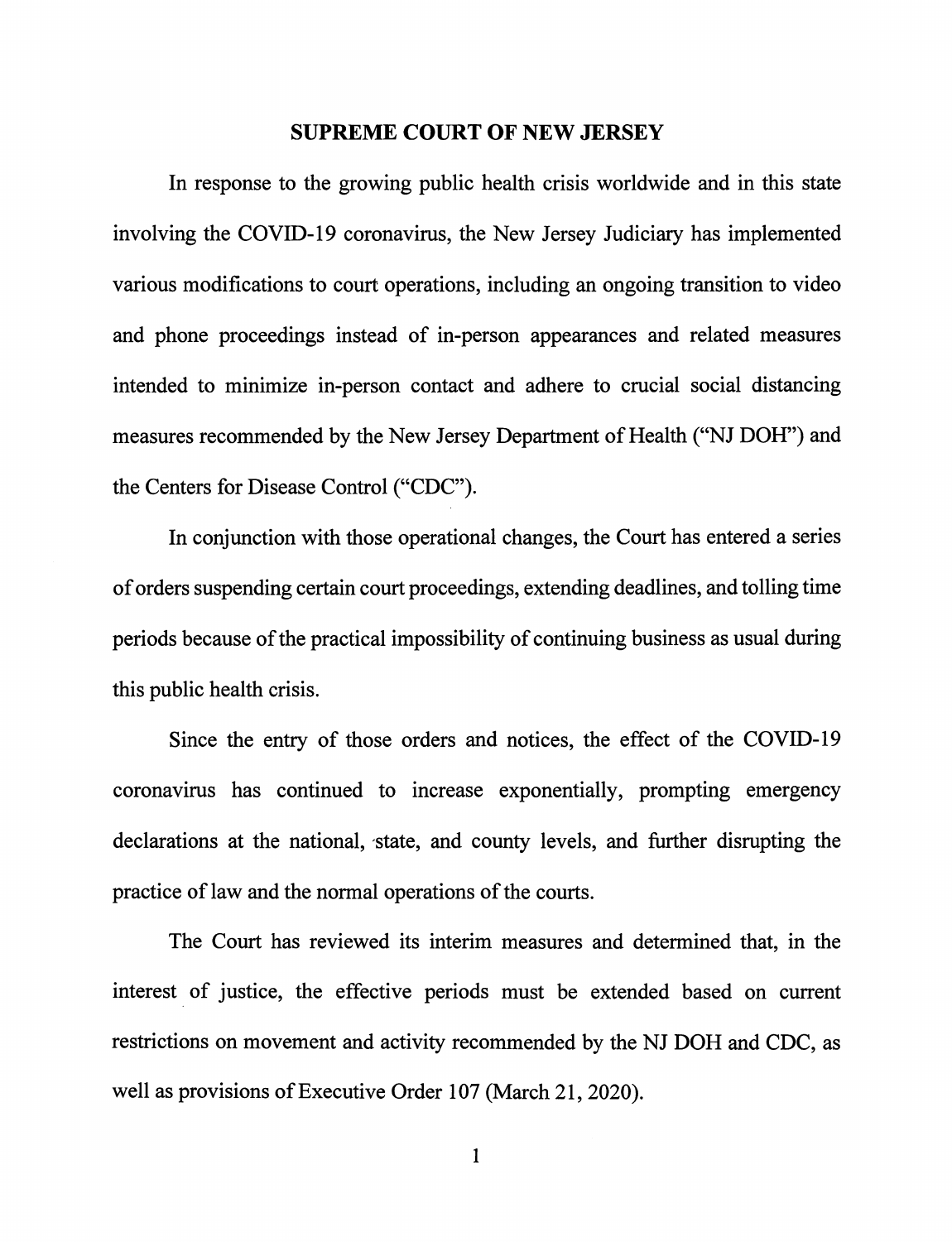Accordingly, it is ORDERED that, effective immediately, the following provisions established by prior order or otherwise necessitated by the Judiciary's response to the COVID-19 pandemic, are affirmed, continued, or supplemented:

### (1) JURIES

- a. No new civil or criminal jury trials will be conducted until further notice, as previously provided by notices dated March 12 and March 15, 2020;
- b. Suspension of grand jury empanelment dates and sessions as set forth in the March 17, 2020 Order is extended as follows:
	- i. All grand jury empanelment dates including for State Grand Jury are postponed, and new notices will be issued rescheduling grand jury selection for a date after April 26, 2020;
	- i. All current grand jury sessions including for State Grand Jury are cancelled through April 26, 2020; and

# (2) CRIMINAL

a. Based on the continued suspension of jury trials and grand jury sessions, the provisions of the March 19, 2020 Order regarding excludable time are extended as follows: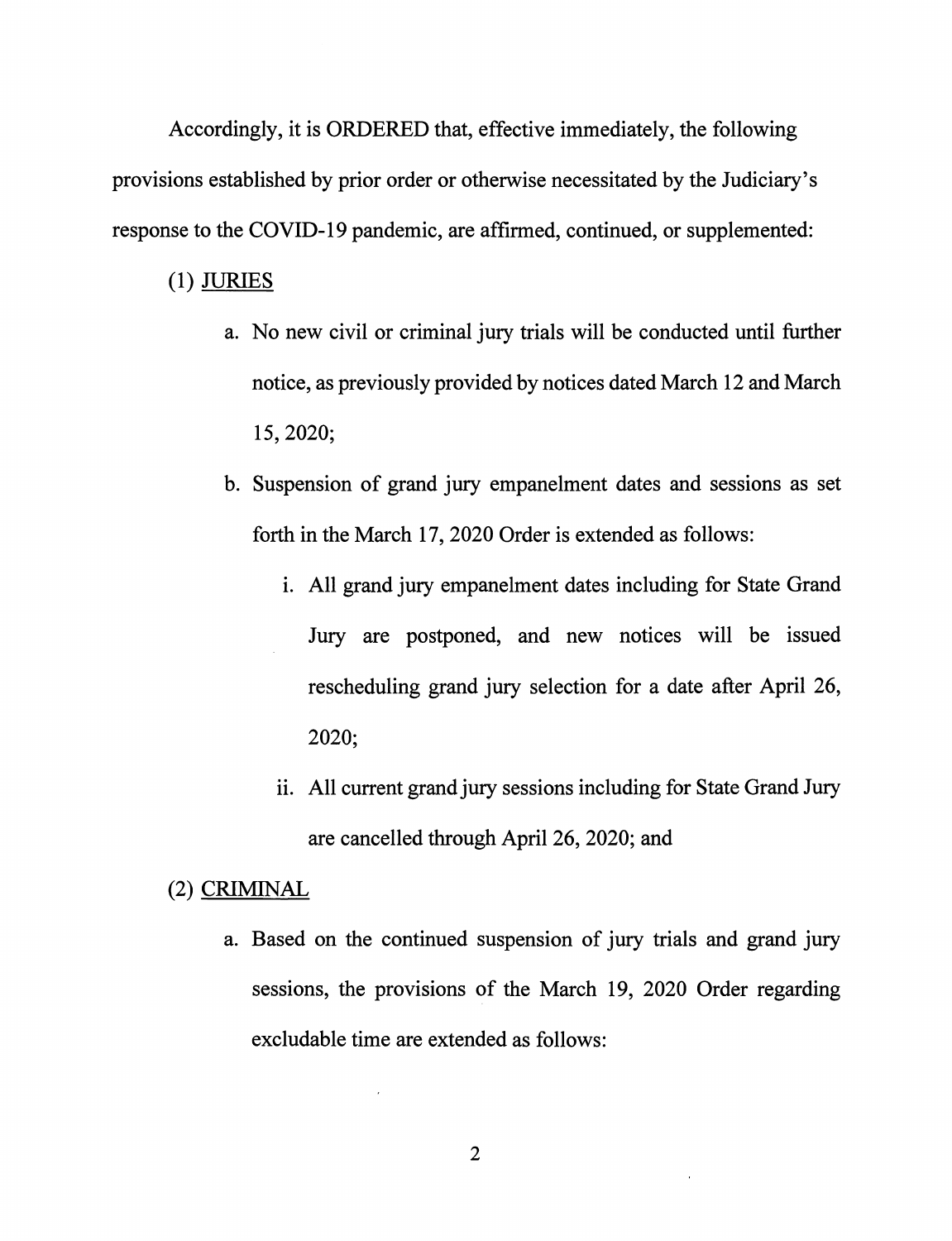- 1. In the computation of the time limits for the commencement of a prosecution for an indictable offense under N.J.S.A. 2C:1-6(b), the additional period starting March 30 through April 26, 2020, shall be tolled;
- ii. In the calculation of the time period for the return of an indictment for an eligible defendant detained in the county jail, the additional period from March 30 through April 26, 2020, shall be excluded due to exceptional circumstances, pursuant to N.J.S.A.  $2A:162-22(b)(1)(f)$ , and on account of good cause for the delay, pursuant to N.J.S.A. 2A:162-  $22(b)(1)(l)$ , namely, grand jury unavailability, which period shall be attributable to the court;
- iii. In the calculation of the time period for the commencement of trial for an eligible defendant detained in the county jail, the additional period from March 30 through April 26, 2020, shall be excluded due to exceptional circumstances, pursuant to N.J.S.A.  $2A:162-22(b)(1)(f)$ , and on account of good cause for the delay, pursuant to N.J.S.A.  $2A:162-22(b)(1)(l)$ , namely, the statewide postponement of jury trials, which period shall be attributable to the court;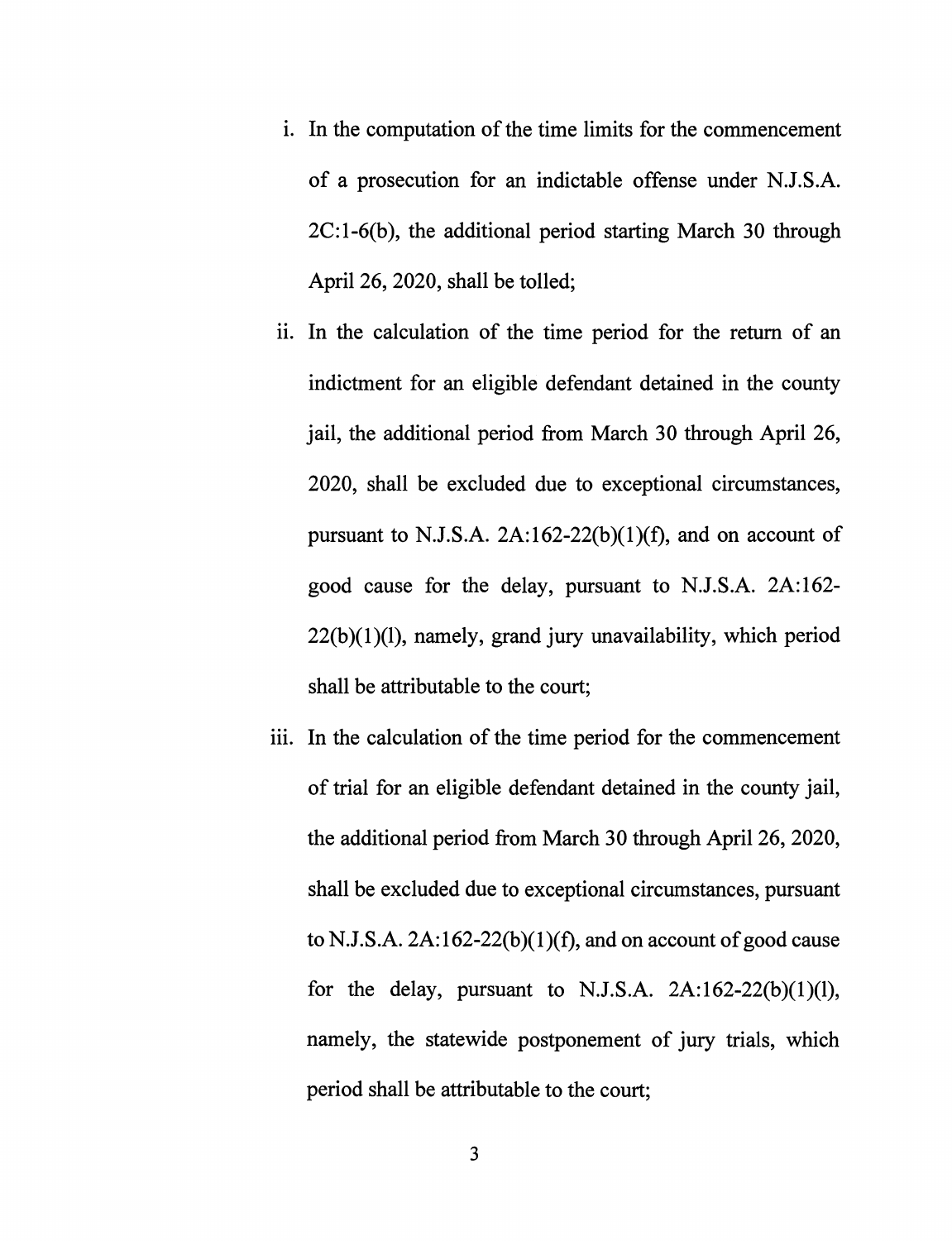iv. Those excludable time provisions are not intended to prevent the parties from making every effort to continue to resolve cases prior to indictment and trial, and courts will conduct proceedings by video or phone, as appropriate; and

## (3) CIVIL

- a. The provisions of the March 17, 2020 Order are affirmed and extended, and Rules 4:24-l(a), 4:24-l(c), 4:46-1, and 4:36-3 are relaxed and supplemented to permit the extension of discovery deadlines through April 26, 2020;
- b. The deadlines for filing affidavits of merit in medical and professional malpractice cases will be extended from March 16 through April 26, 2020;
- c. The time periods for dismissal of civil cases for lack of prosecution will be tolled for the period from March 16 through April 26, 2020; and in addition, (a) automated lack of prosecution dismissal processes for Law Division - Civil Part, Foreclosure, and Chancery matters will be suspended through April 26, 2020; and (b) automated default for DC matters will be suspended through April 26, 2020;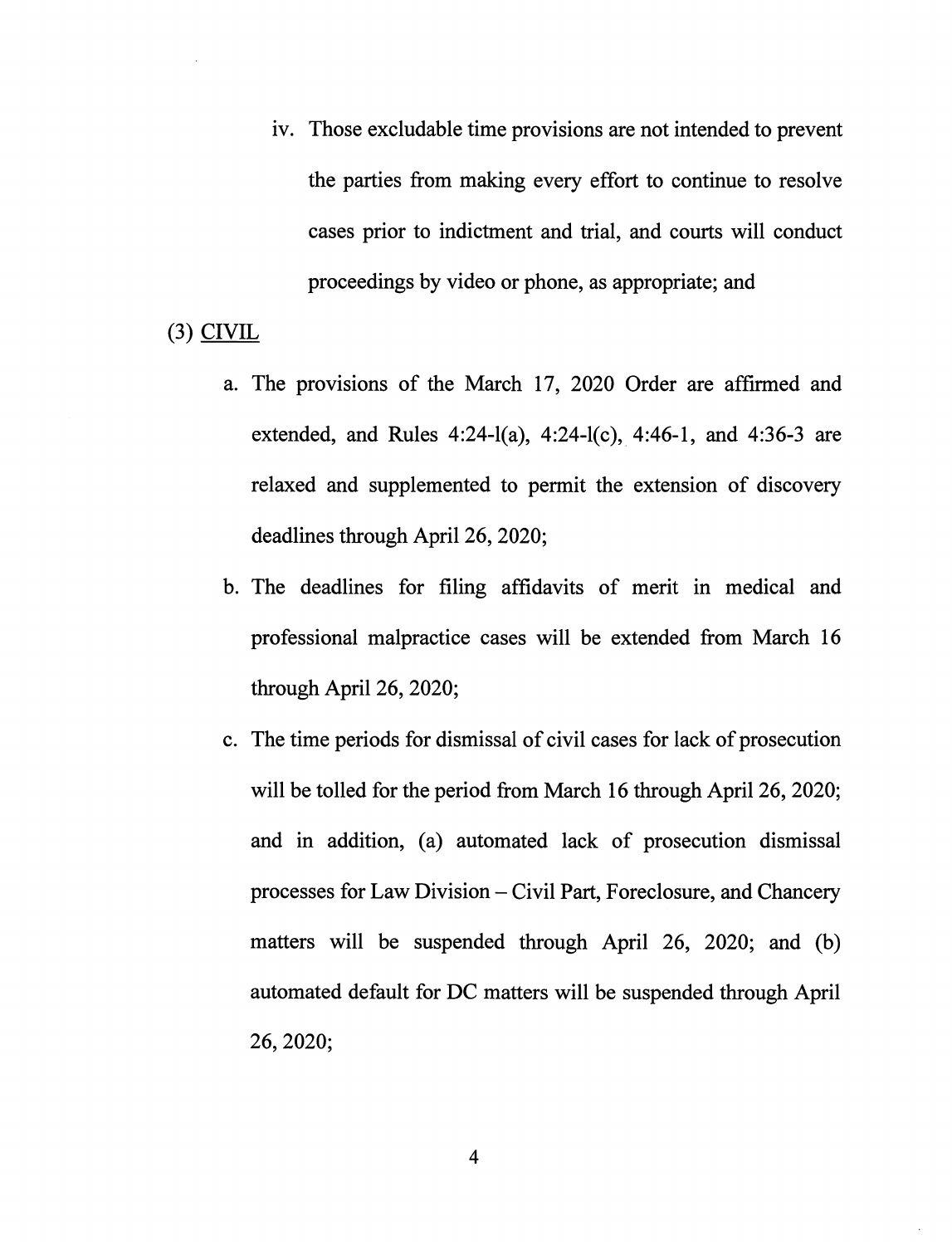- d. Rule 4:4-1 is relaxed and supplemented to extend the time period for issuance of a summons from within 15 days to within 60 days of the Track Assignment Notice for notices issued from March 16 through April 26, 2020;
- e. The timeframe for service of valid and timely Notices of Tort Claim will be tolled from March 16 through April 26, 2020;
- f. The time periods for discovery, including but not limited to interrogatories (Rule  $4:17$ ), discovery and inspection of documents and property (Rule 4:18), physical and mental examination of persons (Rule 4:19), and requests for admissions (Rule 4:22), will be extended from March 16 through April 26, 2020, and to the extent that Rule 6:4-3 incorporates Part 4 discovery rules, the time periods for discovery in Special Civil Part matters will be extended through April 26, 2020;
- g. The Office of Foreclosure will not review or recommend motions or judgments received on or after March 1, 2020 pending further court order;
- h. Hearings on involuntary civil commitments are adjourned for the reasons set forth in the March 17, 2020 Order, and the adjournment periods are extended as follows: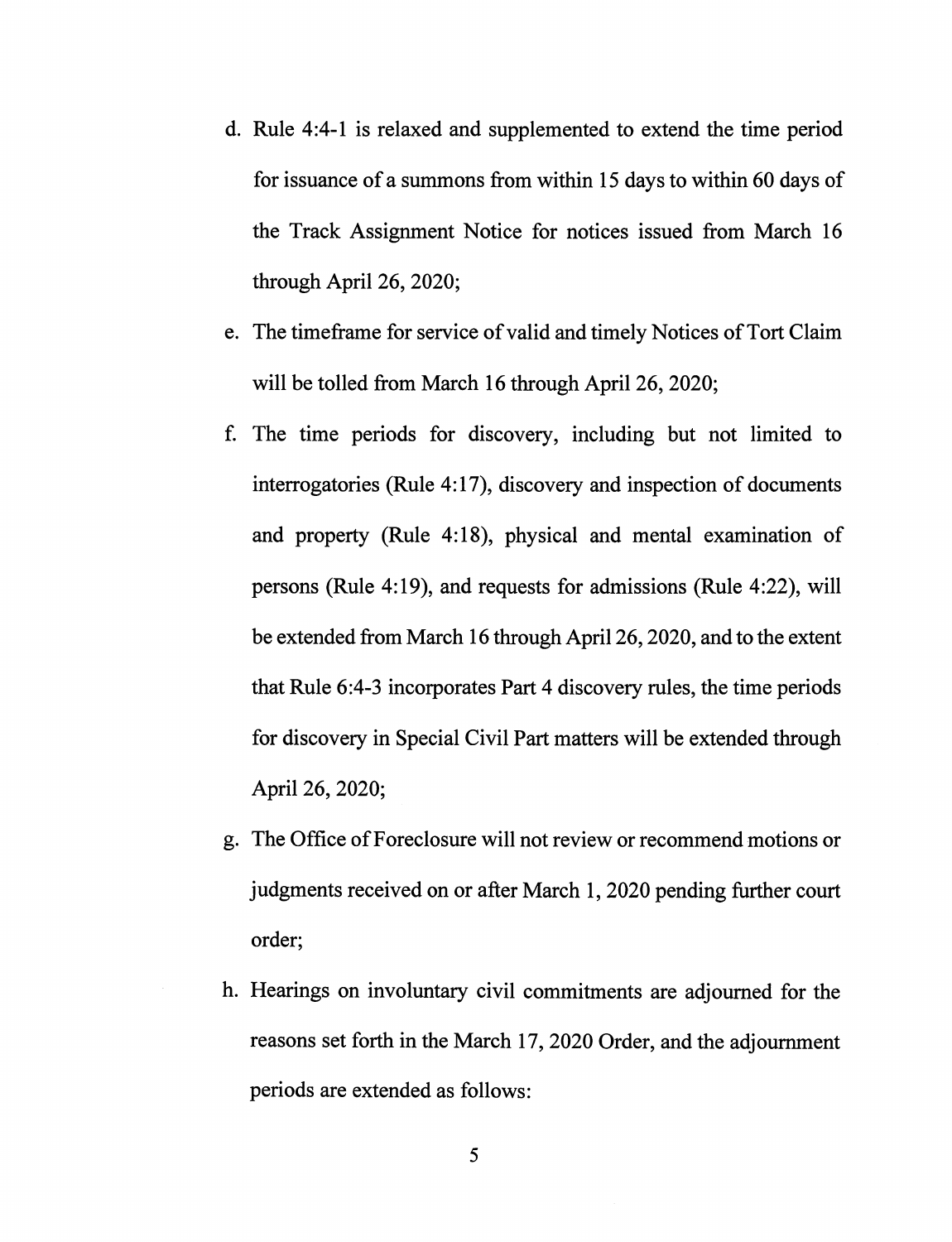- i. Pursuant to Rule  $4:74-7(c)(1)$ , all initial hearings for the involuntary civil commitment of an adult scheduled from March 17 through March 27, 2020, which had been adjourned for a period of not more than 14 days, may be adjourned for an additional period of not more than 14 days; and all initial hearings for the involuntary civil commitment of an adult scheduled from March 30 through April 10, 2020 may be adjourned for a period of not more than 14 days;
- ii. Pursuant to Rule  $4:74-7A(b)(2)$ , all initial hearings for the involuntary civil commitment of a minor scheduled from March 17 through March 27, 2020, which had been adjourned for a period of not more than 7 days, may be adjourned for an additional 7 days; and all initial hearings for the civil commitment of a minor scheduled from March 30 through April 10, 2020 may be adjourned for a period of not more than 7 days; and
- i. In the computation of time for discovery end dates, the period of March 16 through April 26, 2020 shall be excluded due to exceptional circumstances;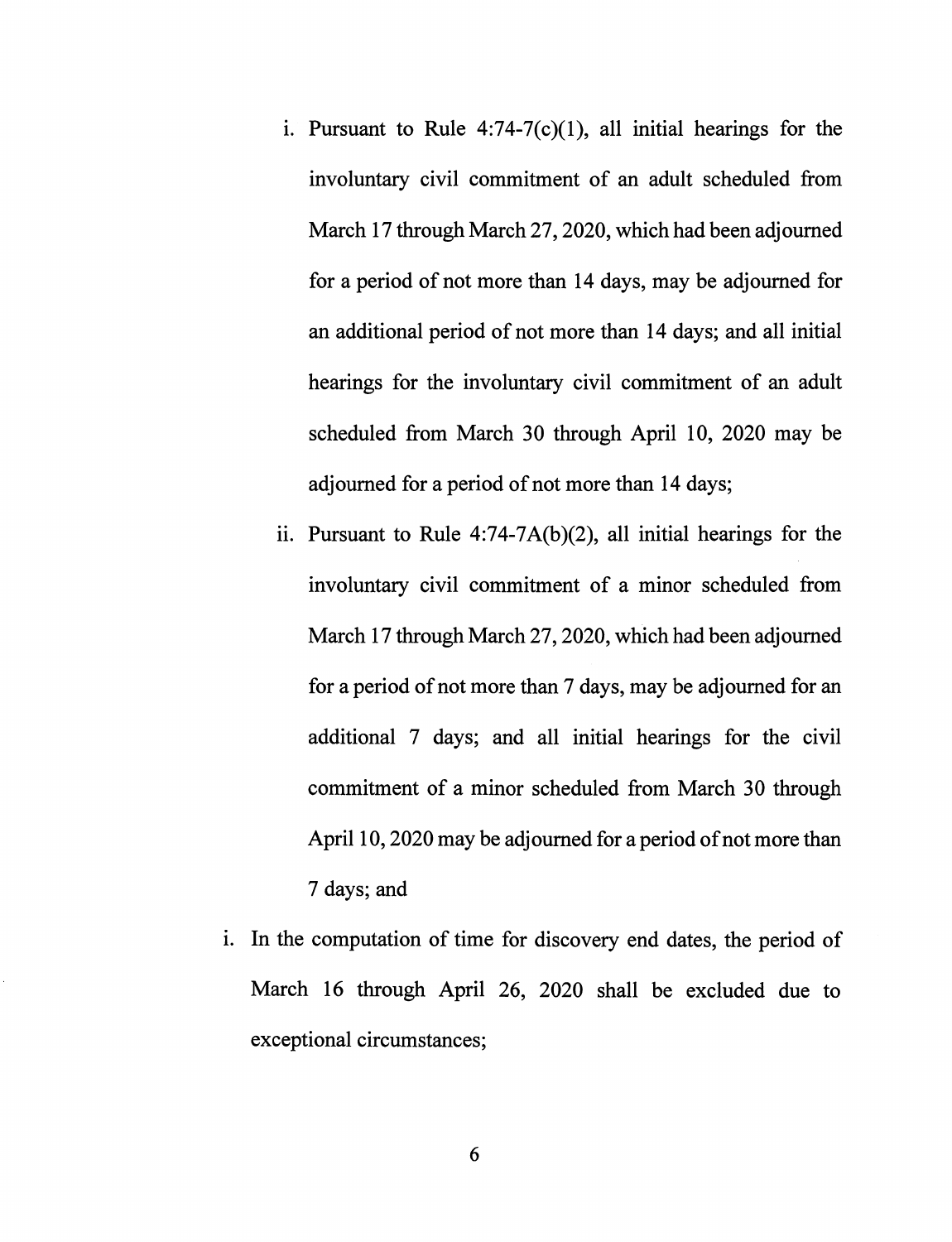- J. Landlord/tenant calendars are suspended through April 26, 2020, and lockouts of residential tenants (evictions) are suspended in accordance with Executive Order 106 (March 19, 2020), thus extending the terms of the March 14 notice;
- k. Special Civil Part (DC) and Small Claims (SC) trial calendars are suspended through April 26, 2020;
- 1. The Order dated March 25, 2020 remains in full force and effect, as modified below, and the provisions of Rule 1 :6-4 are relaxed and supplemented so as to eliminate the requirement that, in addition to filing all Civil motion papers, orders to show cause, and orders, attorneys must also simultaneously submit to the judge a copy of all motion papers; and the requirement of submitting paper "courtesy copies" of motion papers to the judge (as set forth in Notices to the Bar dated June 28, 2017 and December 6, 2017) is modified so as to suspend the requirement of submitting courtesy copies in Civil matters so long as the total submission (including appendices and attachments) does not exceed 35 pages, and where the submission is more than 35 pages, courtesy copies still must be mailed or delivered to the court and postmarked within two days of the electronic filing;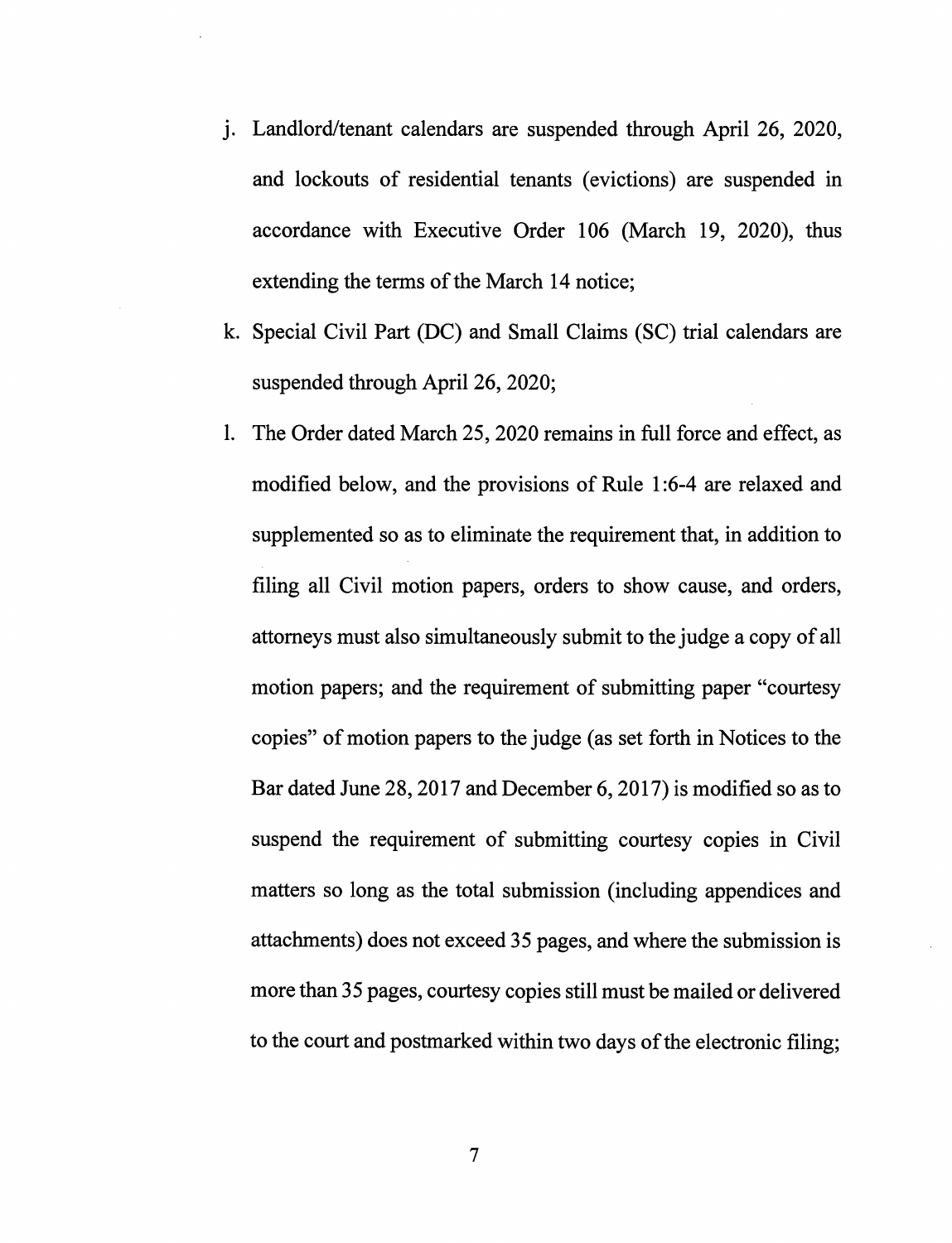- m. The provisions of the March 19, 2020 Order regarding Civil Arbitration sessions are extended as follows:
	- 1. Civil Arbitration sessions scheduled from March 16 to April 10, 2020 have been postponed, and Civil Arbitration sessions scheduled from April 11 to April 26, 2020 will also be rescheduled;
	- ii. Effective April 27, 2020, Civil Arbitration sessions will resume, with participation in any session to be via video and/or telephone conference and initiated by an arbitrator or panelist. The county Arbitration Administrator or other designated court staff will resolve any scheduling issues and will provide assistance as necessary to facilitate the process. Any participant may apply to the court for extension of deadlines or rescheduling of sessions as may be required based on the circumstances of an individual case, including but not limited to barriers to participation by video or phone conferencing; and
	- iii. The provisions of Rules  $4:21A-1(d)$  and  $4:21A-4(d)$  are relaxed and supplemented so as to permit the extension of arbitration timeframes and to authorize arbitration

8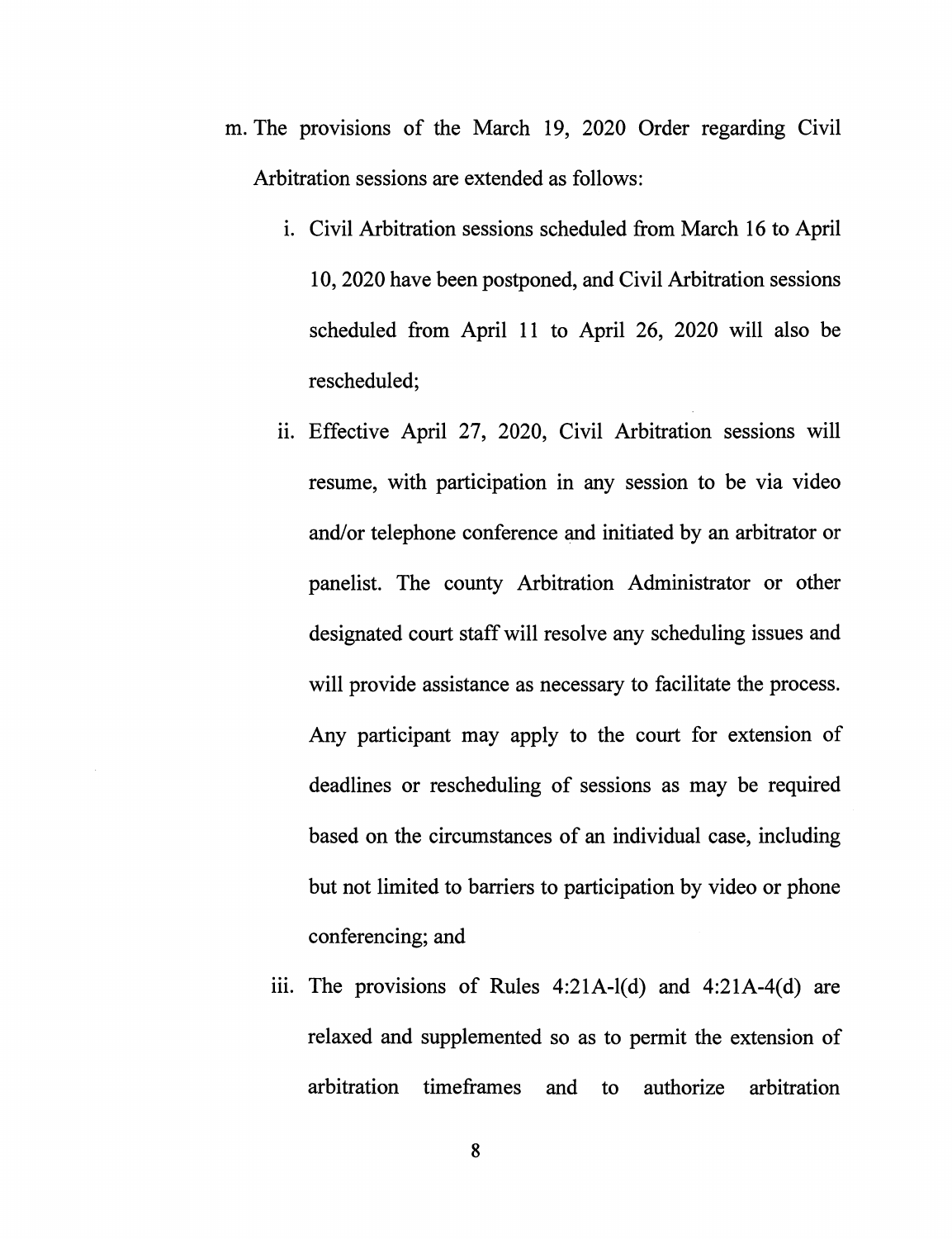proceedings to be conducted in a location other than the courthouse; and

### (4) FAMILY

- a. The provisions of the March 17, 2020 Order are affirmed, and Rule 5:5-l(e) is relaxed and supplemented to permit the additional extension of discovery deadlines through April 26, 2020;
- b. The time periods for dismissal of family cases for lack of prosecution will be tolled for the period from March 16 through April 26, 2020; and in addition, automated lack of prosecution dismissal processes for family matters will be suspended through April 26, 2020;
- c. The provisions of the March 19, 2020 Order regarding Matrimonial Early Settlement Panel (ESP) sessions are extended as follows:
	- i. Matrimonial ESP sessions scheduled from March 16 to April 10, 2020 have been postponed, and Matrimonial ESP sessions scheduled from April 11 to April 26, 2020 will also be rescheduled;
	- ii. Effective April 27, 2020, Matrimonial ESP sessions will resume, with participation in any session to be via video and/or telephone conference and initiated by an arbitrator or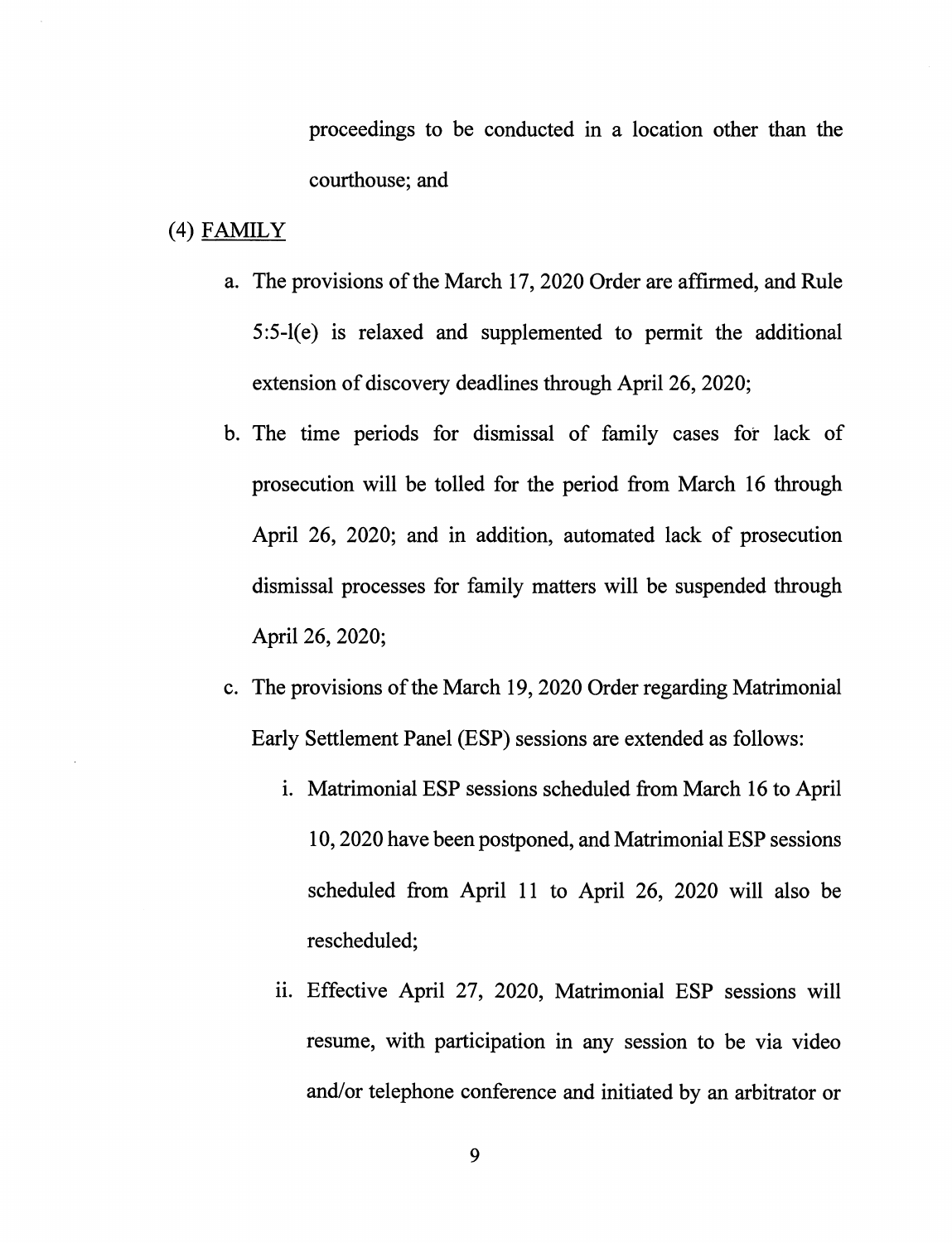panelist. Designated court staff will resolve any scheduling issues and will provide assistance as necessary to facilitate the process. Any participant may apply to the court for extension of deadlines or rescheduling of sessions as may be required based on the circumstances of an individual case, including but not limited to barriers to participation by video or phone conferencing; and

iii. The provisions of Rules 5:5-5 and 5:5-6 are relaxed and supplemented: (i) to permit the extension of ESP time frames, (ii) to allow submissions to be sent directly to the panelists, (iii) to authorize these proceedings to be conducted in a location other than the courthouse, and (iv) to allow post-ESP events to proceed without the simultaneous entry of an court order; and

## (5) TAX

a. The provisions of the Order dated March 19, 2020 remain in effect with respect to the extension of filing deadlines for local property tax appeals and state tax appeals; and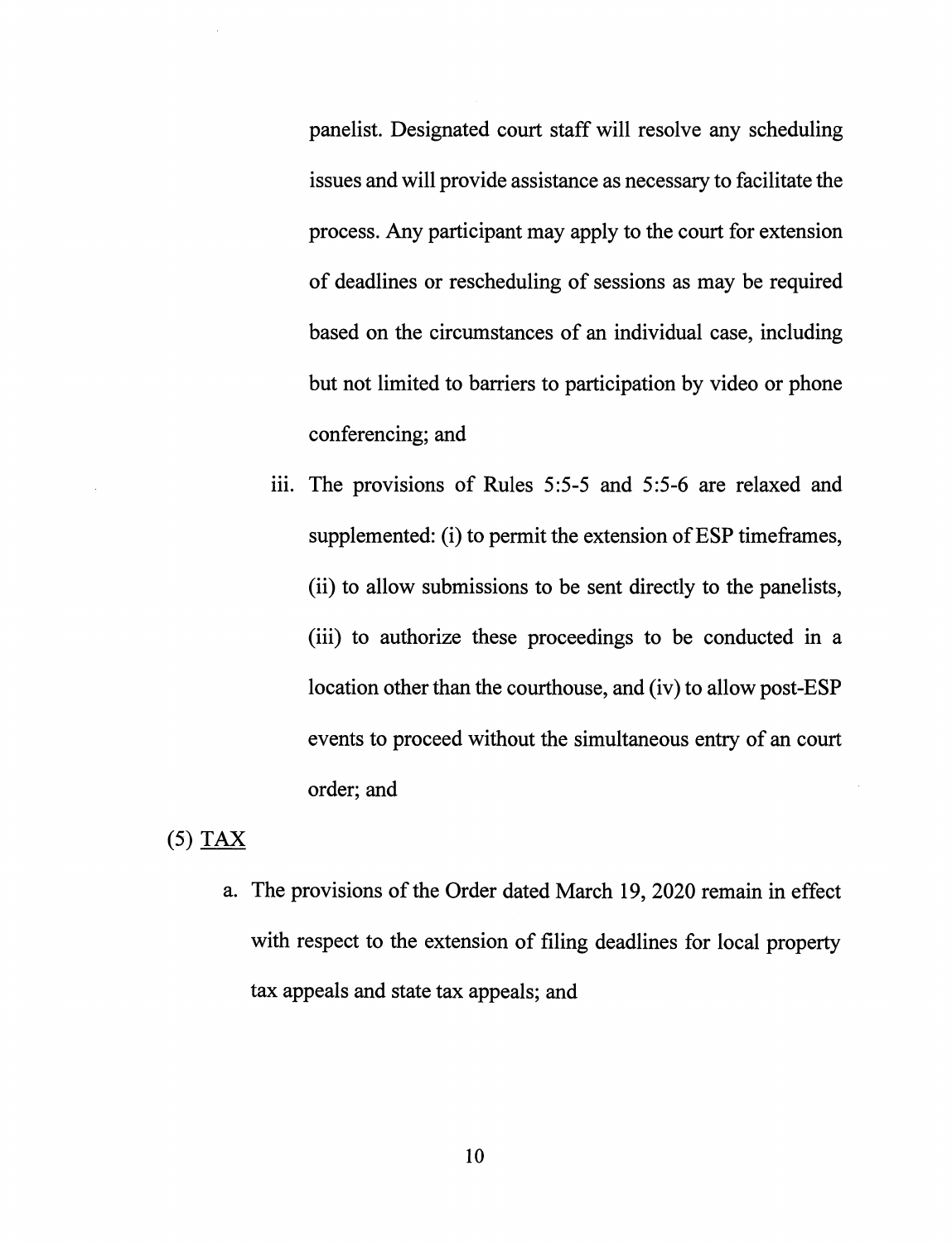### ( 6) MUNICIPAL

a. Municipal Court sessions are suspended through April 26, 2020, during which period Municipal Court functions will continue as described in the March 14, 2020 notice; and

# (7) ALL COURTS

- a. To the extent practicable through April 26, 2020, depositions should be conducted remotely using necessary and available video technology, and in those circumstances court reporters may administer and accept oaths remotely;
- b. To the extent practicable, all court matters including hearings, conferences, and arguments, will be conducted by video or phone conferencing, and in-person appearances will be permitted only in emergency situations;
- c. As provided in the March 25, 2020 Order, which remains in full force and effect, all depositions and appearances for any doctors, nurses, or healthcare professionals involved in responding to the COVID-19 public health emergency are suspended through April 26, 2020, except for appearances and depositions (i) that are requested by the doctor, nurse, or healthcare professional; or (ii) that are for matters related to COVID-19;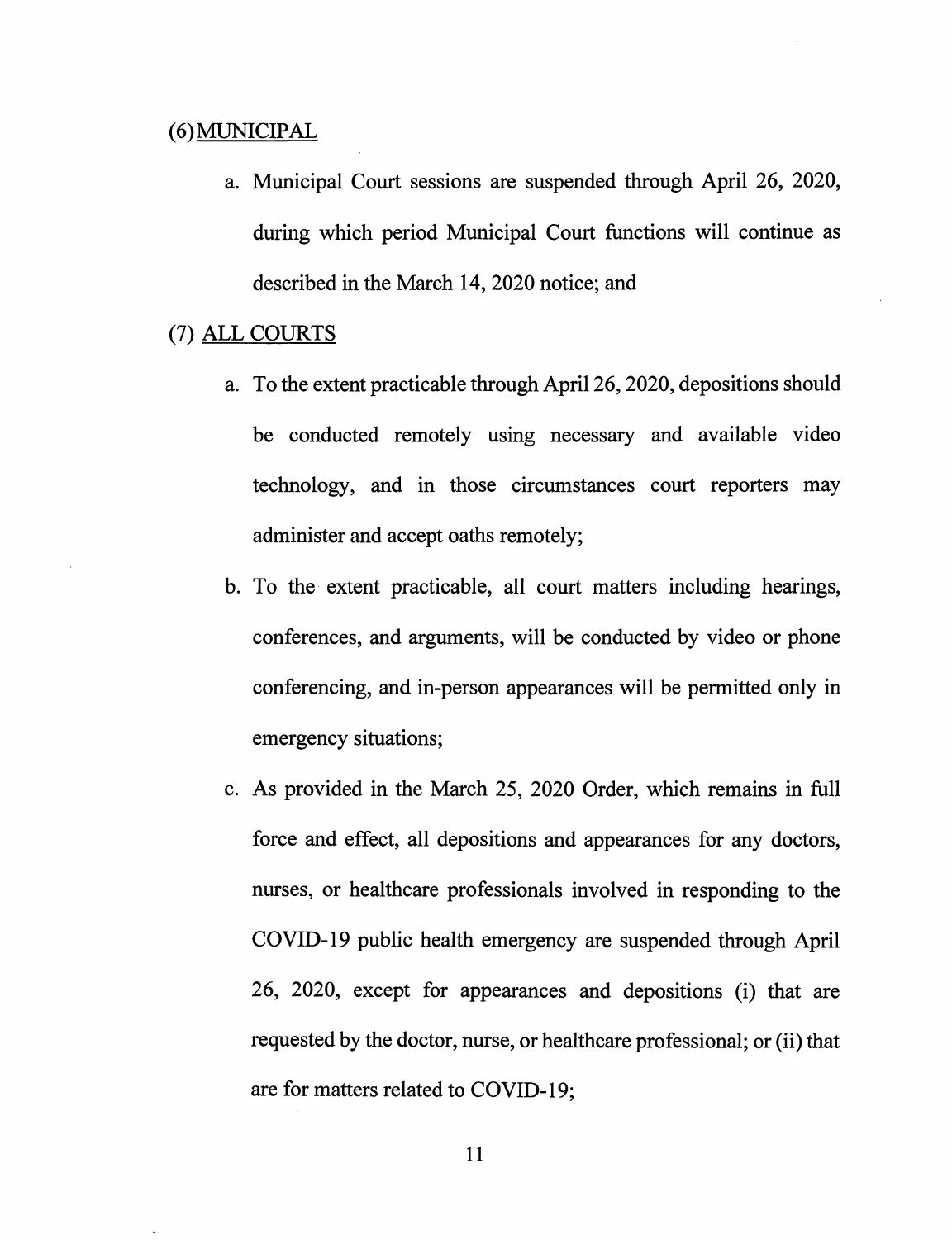d. In the computation of time periods under the Rules of Court and under any statute of limitations for matters in all courts, for purposes of filing deadlines, the additional period from March 28 through April 26, 2020 shall be deemed the same as a legal holiday, thus extending the tolling established by the March 17 Order; and

### (8) DISCIPLINARY MATTERS & FEE ARBITRATION

- a. The rules pertaining to the attorney disciplinary system, including Rules 1 :20-1 et seq. ( discipline of members of the bar) and Rules l:20A-1 et seq. (fee arbitration) are hereby relaxed as follows:
	- 1. In computing time periods under the Rules of Court for the purposes of grievances, formal pleadings, hearings and procedural deadlines, the period from March 16, 2020 through April 26, 2020 shall be deemed the same as a legal holiday and thus shall be tolled;
	- ii. The Court authorizes the use of email for submission of grievances to the Office of Attorney Ethics, for respondents to file responsive documents and answers to formal pleadings, and for communication with respondents when respondent's email address is known to be current; and